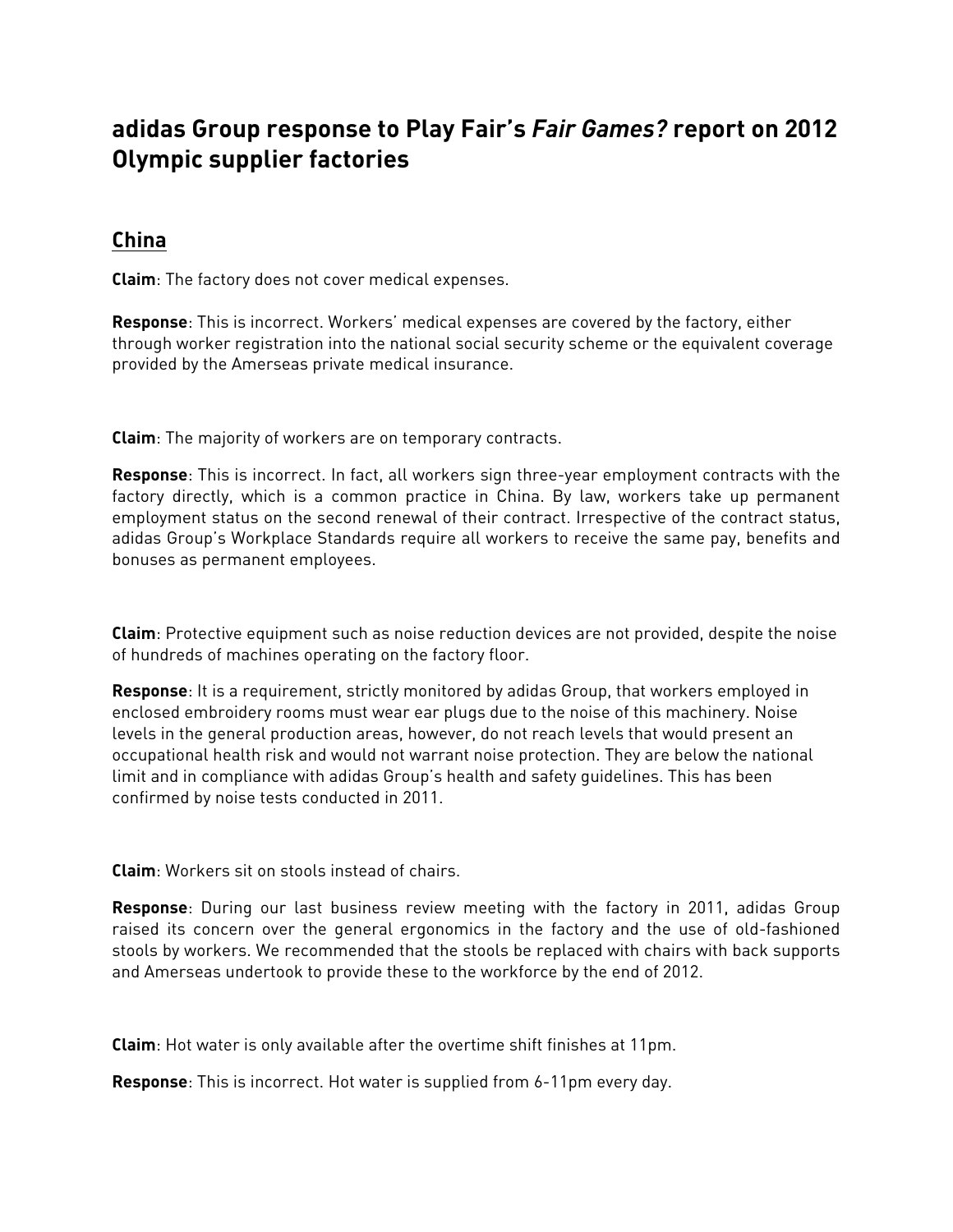**Claim**: Workers at the Amerseas plant are not receiving a living wage.

**Response**: The average wage for workers during the last 12 months was RMB 2,482 per month – almost double the current minimum wage. Over the past three years, the local minimum wage has increased, on average, 20 per cent per annum – which is well above inflation – and the current minimum wage stands at RMB 1,300 per month.

A productivity incentive scheme has been implemented by Amerseas to reward workers' performance. Top performers can earn up to RMB 100 daily on top of their base salary and overtime premiums and, for the most productive workers, their monthly income can reach RMB 4,900 per month.

**Claim**: Workers do not wear masks because they feel that this will impact them in meeting production targets – the implication being that they are placing their health at risk.

**Response**: We have reviewed air testing reports for the factory and can confirm that the air quality on all production floors at factory premises is in compliance with national and international standards. Occupational health medical checks, which are conducted annually, show no evidence of respiratory problems and it is questionable why workers are being required to wear dust masks in what is a normal cut-and-sow operation. A recent unannounced audit revealed over 80 per cent of workers wearing such masks. adidas Group has recommended that the factory conduct a risk assessment, to confirm which operators really need to wear dust masks and which do not.

**Claim**: The Amerseas factory's employee manual states that strikes and the dissemination of materials which hamper the employer-employee relationship can lead to dismissal.

**Response**: The workers' handbook does mention that the distribution of materials can result in dismissal, but it makes no reference to, nor does it prohibit, participation in strikes. We understand that no disciplinary action has ever been taken in relation to this clause on dissemination of materials, but we have requested that it be removed as it is inconsistent with workers' right to free speech. The factory has agreed to amend and re-issue its workers' handbook deleting this clause.

**Claim**: All workers are required to work overtime on a daily basis, with shifts that can begin at 8am and don't finish until 10 or 11pm.

**Response**: The factory has applied for and received government approval for Comprehensive Working Hours which permits extended overtime during specific periods in the year. This accords with adidas Group's Workplace Standards which are derived from ILO guidance, which caps the working week at 60 hours, with one day off in seven. From our review of records and on-site worker interviews, we can see that the factory implements a voluntary overtime system;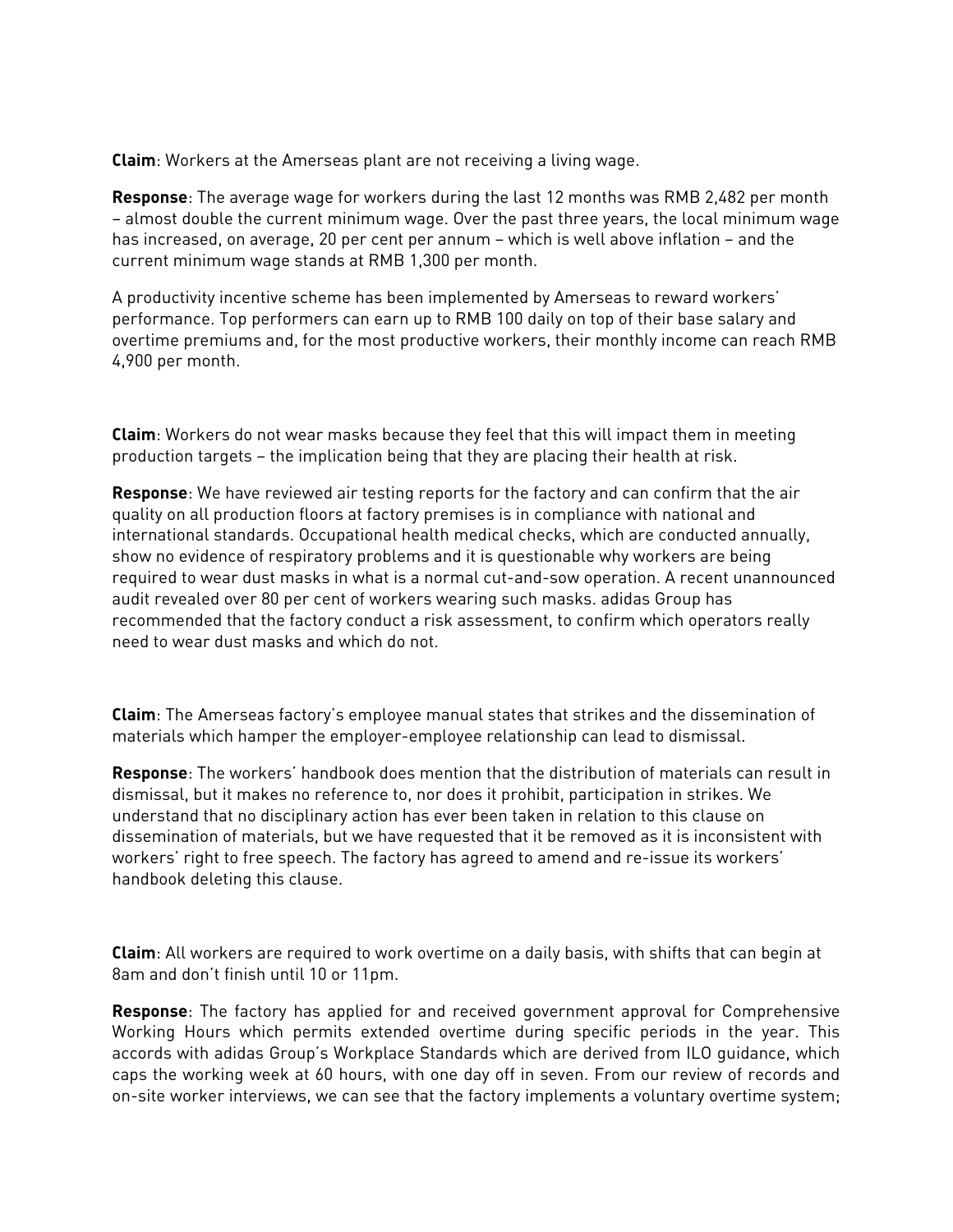workers are allowed to take leave or refuse overtime. On those days where overtime is required, it is our understanding that the factory would typically operate until 9pm (with a onehour meal break from 6-7pm).

Whenever issues over excessive working hours arise, adidas Group will always continue to press our suppliers to reduce total working hours, while maintaining existing levels of takehome pay, through higher productivity and incentive schemes.

## **Philippines**

**Claim**: No workers' organisation of any type exists.

**Response**: This is incorrect. Each factory has a Labour Management Council (LMC) where the workers' representatives are freely elected by the workers. These LMC's are fully functioning and hold regular meetings to discuss workers' welfare issue.

**Claim**: Workers have not attempted to form unions because they are afraid of the employers' reaction, fearing their employment would be terminated and that company management would refuse to recognise a union.

**Response**: The adidas Group's Workplace Standards are very clear on this point. Freedom of Association and the right to form and join a trade union of a worker's own choosing is a right that we seek to promote and protect. It is also a key performance measure for our suppliers.

**Claim**: Yuen Thai Philippines workers are specifically informed by management on their first day of employment that it is company policy to prevent workers from joining or forming a trade union.

**Response**: There is no evidence to support this allegation and we are conducting worker interviews to corroborate this. The factories have training officers who manage the induction programme for new joiners. The presentation materials include a clear statement outlining the company's commitment to comply with adidas Group's standards on Freedom of Association. To make it clearer still, we will ask Yuen Thai to insert the statement on their commitment to Freedom of Association – i.e. respect workers' right to form or join unions at their own choosing – into the Employee Handbook.

**Claim**: Between 25 and 30 per cent of workers are employed on short-term contracts.

**Response**: This is incorrect. None of the factories employ short-term contract workers. There are only two types of employment contract: (i) regular (i.e. permanent) and (ii) probationary